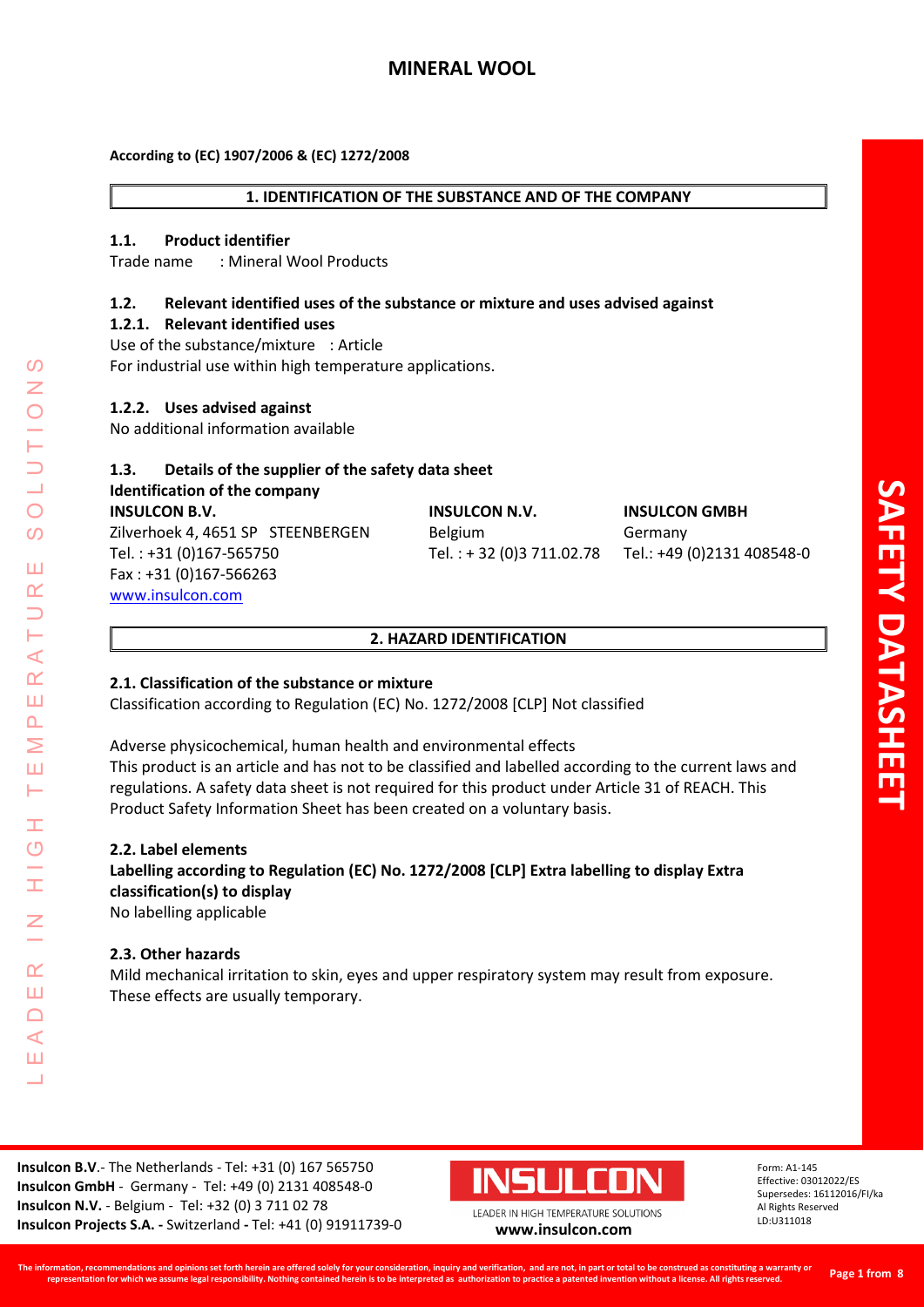# **3. COMPOSITION / INFORMATION ON INGREDIENTS**

#### **3.1. Substance**

Not applicable

#### **3.2. Mixture**

This mixture does not contain any substances to be mentioned according to the criteria of section 3.2 of REACH annex II

| Component             | <b>CAS Number</b> |
|-----------------------|-------------------|
| Man Made Mineral wool | 287922-11-6       |

#### **Description**

LEADER IN HIGH TEMPERATURE SOLUTIONS

Ŧ  $\overline{O}$ 

I

 $\alpha$ Ш  $\Box$  $\prec$ Ш  $\overline{\phantom{0}}$ 

 $\prec$  $\alpha$ Ш  $\overline{\mathbf{r}}$ Σ Ш Н

 $\Omega$ Z

 $\bigcirc$  $\Omega$ 

Ш  $\alpha$  $\Box$ 

Mineral wool products are available in the form of: boards and shapes. According to product form, other ingredients may be present (see appended).

#### **Use of the product**

For application as thermal insulation at temperature up to 1000°C, in industrial process equipment, the domestic appliance industries and as passive fire protection systems and firestops.

#### **4. FIRST AID MEASURES**

| <b>Description of first aid measures</b><br>4.1.                    |                                                                                                               |  |
|---------------------------------------------------------------------|---------------------------------------------------------------------------------------------------------------|--|
| <b>First-aid measures after inhalation</b>                          | Fibrous dust may be liberated when handling in use.<br>If irritation to nose and throat, move to fresh air.   |  |
| First-aid measures after skin contact :                             | Gently wash with plenty of soap and water. Get<br>medical advice if skin irritation persists.                 |  |
| First-aid measures after eye contact<br>$\mathbf{L}$                | Rinse cautiously with water for several minutes. If<br>eye irritation persists: Get medical advice/attention. |  |
| <b>First-aid measures after ingestion</b><br>$\ddot{\cdot}$         | Ingestion unlikely. Drink plenty of water.                                                                    |  |
| Most important symptoms and effects, both acute and delayed<br>4.2. |                                                                                                               |  |

| Symptoms/effects after inhalation   | ÷ | mechanical irritation. |
|-------------------------------------|---|------------------------|
| Symptoms/effects after skin contact |   | mechanical irritation. |
| Symptoms/effects after eye contact  |   | mechanical irritation. |

**4.3. Indication of any immediate medical attention and special treatment needed** Treat symptomatically.

#### **5. FIRE FIGHTING MEASURES**

# **5.1. Extinguishing media**

Suitable extinguishing media

The product is not flammable. Use extinguishing media appropriate for surrounding fire. Foam. Dry powder. Carbon dioxide. Water spray.

**Insulcon B.V**.- The Netherlands - Tel: +31 (0) 167 565750 **Insulcon GmbH** - Germany - Tel: +49 (0) 2131 408548-0 **Insulcon N.V.** - Belgium - Tel: +32 (0) 3 711 02 78 **Insulcon Projects S.A. -** Switzerland **-** Tel: +41 (0) 91911739-0 **[www.insulcon.com](http://www.insulcon.com/)**

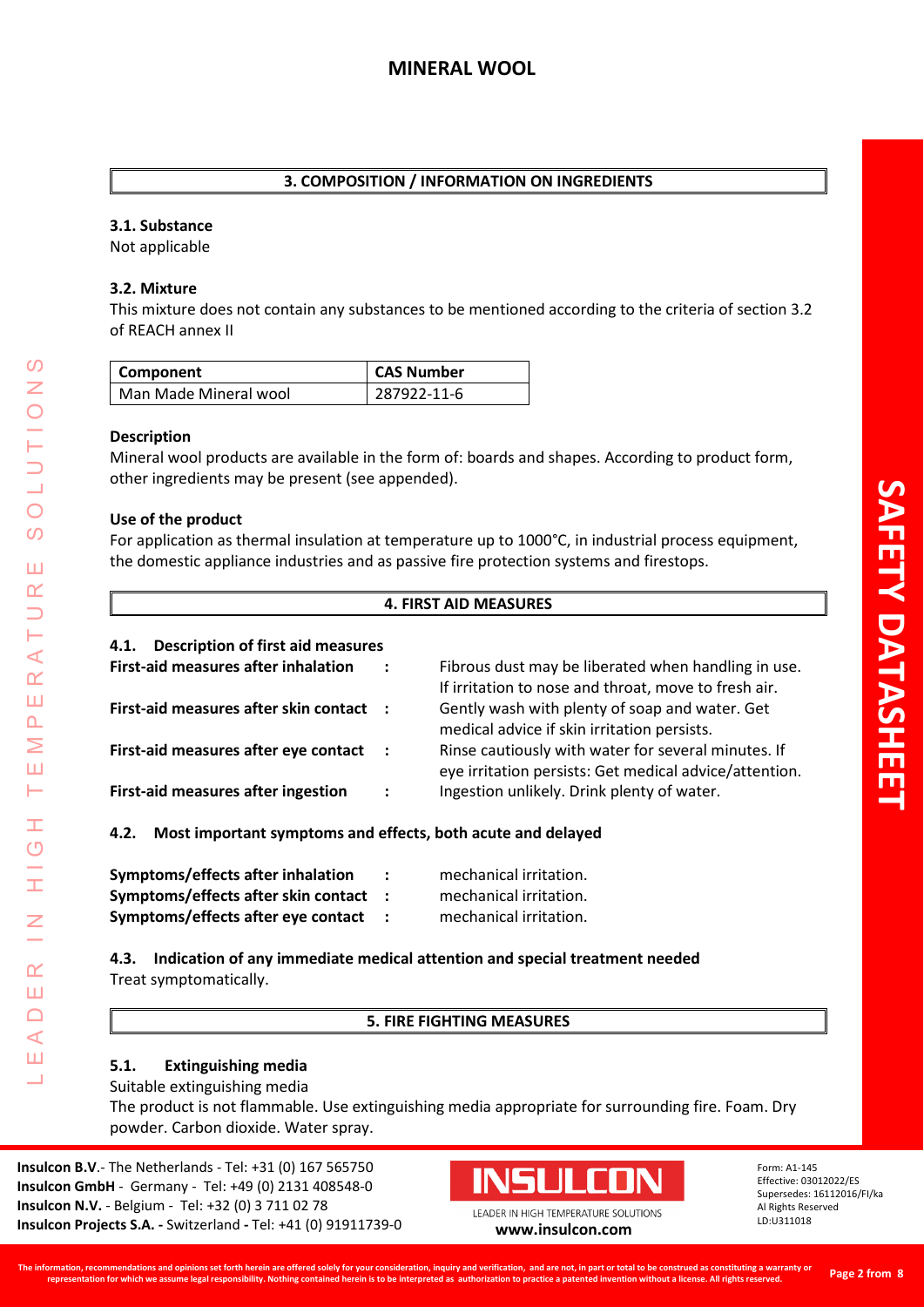Unsuitable extinguishing media Do not use a heavy water stream.

# **5.2. Special hazards arising from the substance or mixture**

| Fire hazard                            | : Non flammable.                                              |
|----------------------------------------|---------------------------------------------------------------|
| 5.3.<br><b>Advice for firefighters</b> |                                                               |
| Firefighting instructions              | : Prevent fire fighting water from entering the environment.  |
| Protection during firefighting         | : Do not enter fire area without proper protective equipment, |
|                                        | including respiratory protection.                             |

# **6. ACCIDENTAL RELEASE MEASURES**

# **6.1. Personal precautions, protective equipment and emergency procedures**

| 6.1.1. For non-emergency personnel |                                                                                                   |
|------------------------------------|---------------------------------------------------------------------------------------------------|
| Protective equipment               | : Concerning personal protective equipment to use, section 8.                                     |
| <b>Emergency procedures</b>        | : Prohibit unauthorized persons.                                                                  |
| 6.1.2. For emergency responders    |                                                                                                   |
| Protective equipment               | : Ensure adequate ventilation. Concerning personal<br>protective equipment to use, see section 8. |
| <b>Emergency procedures</b>        | : Manipulations are to be done only by qualified and<br>authorised persons.                       |
|                                    |                                                                                                   |

# **6.2. Environmental precautions**

Avoid release to the environment. Prevent entry to sewers and public waters.

# **6.3. Methods and material for containment and cleaning up**

| Methods for cleaning up | : Mechanically recover the product. Minimize generation of  |
|-------------------------|-------------------------------------------------------------|
|                         | dust. Dust can be vacuumed with a vacuum cleaner            |
|                         | containing a HEPA (High Efficiency Particulate Air) filter. |

# **6.4. Reference to other sections**

LEADER IN HIGH TEMPERATURE SOLUTIONS

Ŧ  $\overline{C}$ 

 $\alpha$ Ш  $\Box$  $\blacktriangleleft$ Ш 山

 $\prec$  $\alpha$ Ш  $\overline{\mathbf{r}}$ Σ Ш Н

 $\mathcal{O}$ 

 $\bigcirc$  $\Omega$ 

Ш  $\alpha$ 

> Information for safe handling. See section 7. Concerning personal protective equipment to use, see section 8. For further information refer to section 13.

# **7. HANDLING AND STORAGE**

# **7.1. Precautions for safe handling**

Precautions for safe handling : Obtain special instructions before use. Avoid contact with eyes. Do not eat, drink or smoke when using this product. Clean contaminated areas thoroughly. Use personal protective equipment as required. Ensure good ventilation of the work station. Hygiene measures : Wash hands and other exposed areas with mild soap and water before eating, drinking or smoking and when leaving work.

# **7.2. Conditions for safe storage, including any incompatibilities**

Storage conditions : Product must only be kept in the original packaging.

# **7.3. Specific end use(s)**

For professional users only. See Heading 8. Exposure scenarios.

**Insulcon B.V**.- The Netherlands - Tel: +31 (0) 167 565750 **Insulcon GmbH** - Germany - Tel: +49 (0) 2131 408548-0 **Insulcon N.V.** - Belgium - Tel: +32 (0) 3 711 02 78 **Insulcon Projects S.A. -** Switzerland **-** Tel: +41 (0) 91911739-0 **[www.insulcon.com](http://www.insulcon.com/)**

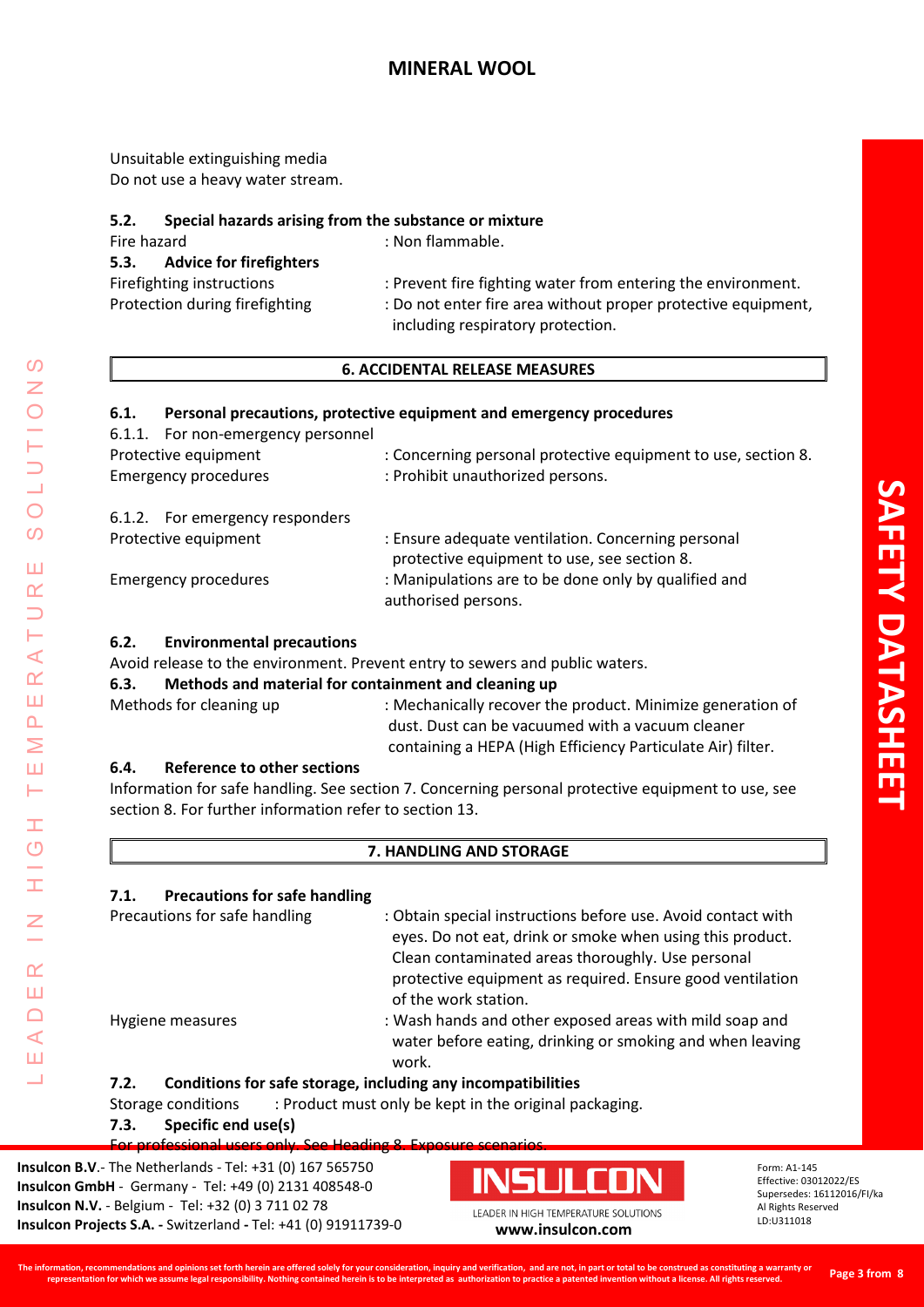# **8. EXPOSURE CONTROL / PERSONAL PROTECTION**

# **8.1. Control parameters**

# **Man-made vitreous (silicate) fibres (287922-11-6) United Kingdom Remark (WEL) 2,0 f/ml (HSE EH40 Workplace Exposure Limit)**

| <b>Exposure controls</b><br>8.2.               |                                                                                                                                                             |
|------------------------------------------------|-------------------------------------------------------------------------------------------------------------------------------------------------------------|
| Hand protection:                               | Leather protective gloves                                                                                                                                   |
| Eye protection:                                | Safety glasses with side shields as appropriate. Emergency eye wash<br>fountains should be available in the immediate vicinity of any<br>potential exposure |
| Skin and body protection:                      | Wear suitable protective clothing. Do not take working clothes<br>home                                                                                      |
| <b>Respiratory protection:</b>                 | If dust are formed : Wear appropriate mask. (FFP3)                                                                                                          |
| Personal protective equipment<br>$symbol(s)$ : |                                                                                                                                                             |
|                                                |                                                                                                                                                             |



# **Other information**

LEADER IN HIGH TEMPERATURE SOLUTIONS

H  $\overline{O}$ 

H

 $\overline{z}$ 

 $\alpha$ Ш  $\Box$  $\triangleleft$ Ш Ц

 $\mathcal{O}$  $\overline{z}$ 

 $\overline{O}$ 

 $\overline{O}$ 

Ш  $\alpha$  $\Box$ Н  $\prec$  $\alpha$ Ш  $\Delta$  $\geq$ Ш Н

Do not eat, drink or smoke when using this product. Separate working clothes from town clothes. Launder separately.

# **9. PHYSICAL AND CHEMICAL PROPERTIES**

# **9.1 Information on basic physical and chemical properties**

| : Solid              |
|----------------------|
| : Green. Grey.       |
| : odourless.         |
| : No data available  |
| : Not applicable     |
| : Not applicable     |
| $:$ > 1000 °C Fibres |
| : Not applicable     |
| : Not applicable     |
| : Not applicable     |
| : No data available  |
| : No data available  |
| : No data available  |
| : No data available  |
|                      |

**Insulcon B.V**.- The Netherlands - Tel: +31 (0) 167 565750 **Insulcon GmbH** - Germany - Tel: +49 (0) 2131 408548-0 **Insulcon N.V.** - Belgium - Tel: +32 (0) 3 711 02 78 **Insulcon Projects S.A. -** Switzerland **-** Tel: +41 (0) 91911739-0 **[www.insulcon.com](http://www.insulcon.com/)**

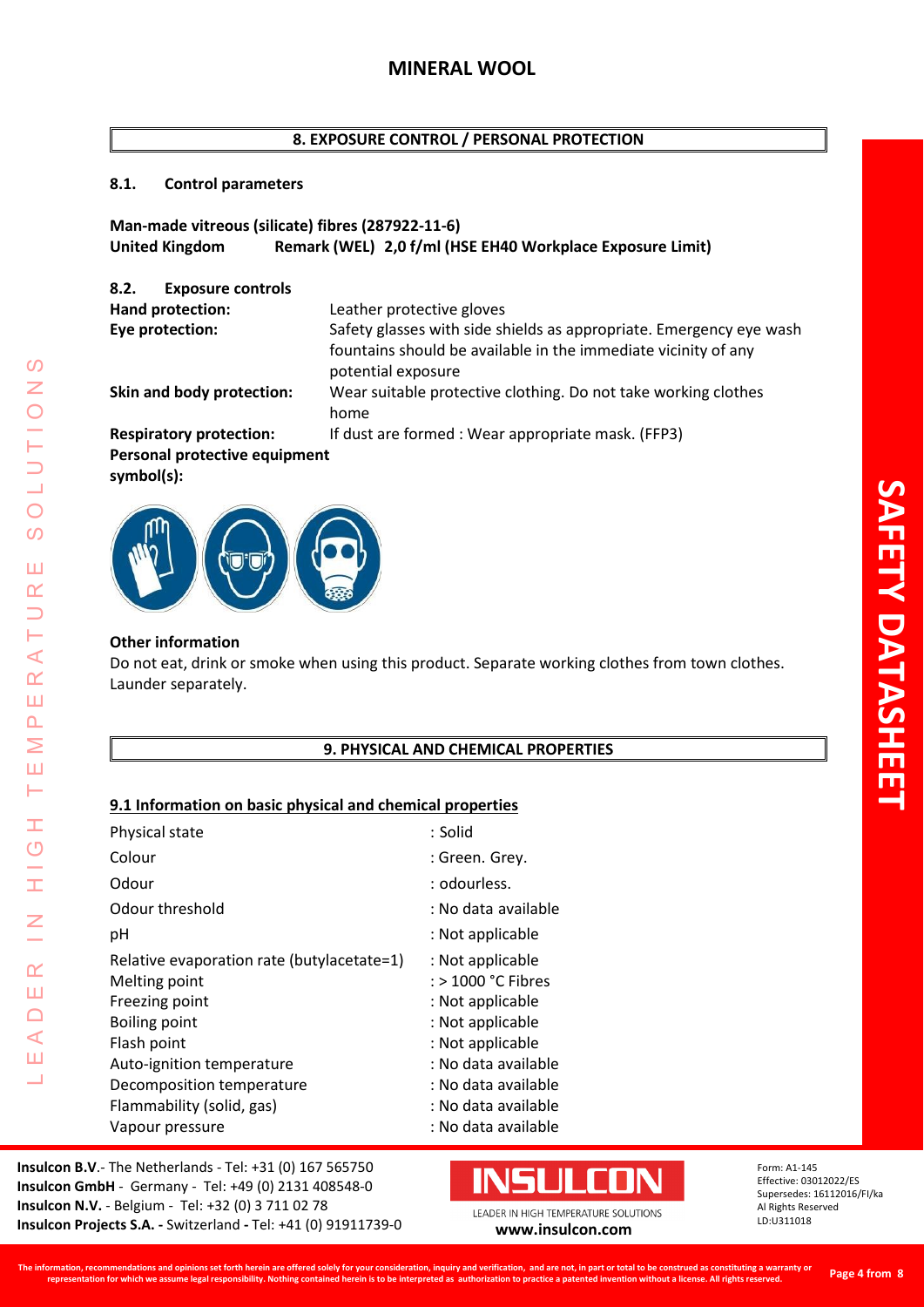# **MINERAL WOOL**

Relative vapour density at 20 °C : Not applicable Relative density **in the case of the CO** is No data available Density **Density** : No data available Solubility : Water: Soluble Log Pow  $\qquad \qquad$  : Not applicable Log Kow in the contract of the contract of the contract of the contract of the contract of the contract of the contract of the contract of the contract of the contract of the contract of the contract of the contract of the Viscosity, kinematic intervals of the system of the SNs of the Viscosity, kinematic Viscosity, dynamic interests of the state of the SNs of the SNs of the SNs of the SNs of the SNs of the SNS of the SNS of the SNS of the SNS of the SNS of the SNS of the SNS of the SNS of the SNS of the SNS of the SNS of t Explosive properties  $\qquad \qquad$ : Product is not explosive. Oxidising properties in the set of the set of the set of the set of the set of the set of the set of the set of the set of the set of the set of the set of the set of the set of the set of the set of the set of the set of Explosive limits **Explosive Limits** : Not applicable

# **9.2 Other information**

Other properties : Length weighted geometric mean diameter of fibres contained in the product: 3-5 µm.

# **10. STABILITY AND REACTIVITY**

# **10.1. Reactivity**

Stable under normal conditions of use.

# **10.2. Chemical stability**

The product is stable at normal handling and storage conditions.

# **10.3. Possibility of hazardous reactions**

No dangerous reactions known.

#### **10.4. Conditions to avoid**

LEADER IN HIGH TEMPERATURE SOLUTIONS

Ŧ  $\overline{O}$ 

I

 $\alpha$ Ш  $\Box$  $\triangleleft$ Ш  $\Box$ 

 $\blacktriangleleft$  $\alpha$ Ш  $\Delta$  $\geq$ Ш Н

 $\mathcal{O}$  $\overline{z}$ 

 $\bigcirc$  $\overline{O}$ 

Ш  $\alpha$ 

No additional information available.

# **10.5. Incompatible materials**

No additional information available.

# **10.6. Hazardous decomposition products**

Under normal conditions of storage and use, hazardous decomposition products should not be produced.

# **11. TOXICOLOGICAL INFORMATION**

| Acute toxicity (oral):         | Not classified (Based on available data, the classification<br>criteria are not met)                    |
|--------------------------------|---------------------------------------------------------------------------------------------------------|
| Acute toxicity (dermal):       | Not classified (Based on available data, the classification<br>criteria are not met)                    |
| Acute toxicity (inhalation):   | Not classified (Based on available data, the classification<br>criteria are not met)                    |
| Skin corrosion/irritation:     | Not classified (Based on available data, the classification                                             |
| Serious eye damage/irritation: | criteria are not met) pH: Not applicable<br>Not classified (Based on available data, the classification |

**Insulcon B.V**.- The Netherlands - Tel: +31 (0) 167 565750 **Insulcon GmbH** - Germany - Tel: +49 (0) 2131 408548-0 **Insulcon N.V.** - Belgium - Tel: +32 (0) 3 711 02 78 **Insulcon Projects S.A. -** Switzerland **-** Tel: +41 (0) 91911739-0 **[www.insulcon.com](http://www.insulcon.com/)**

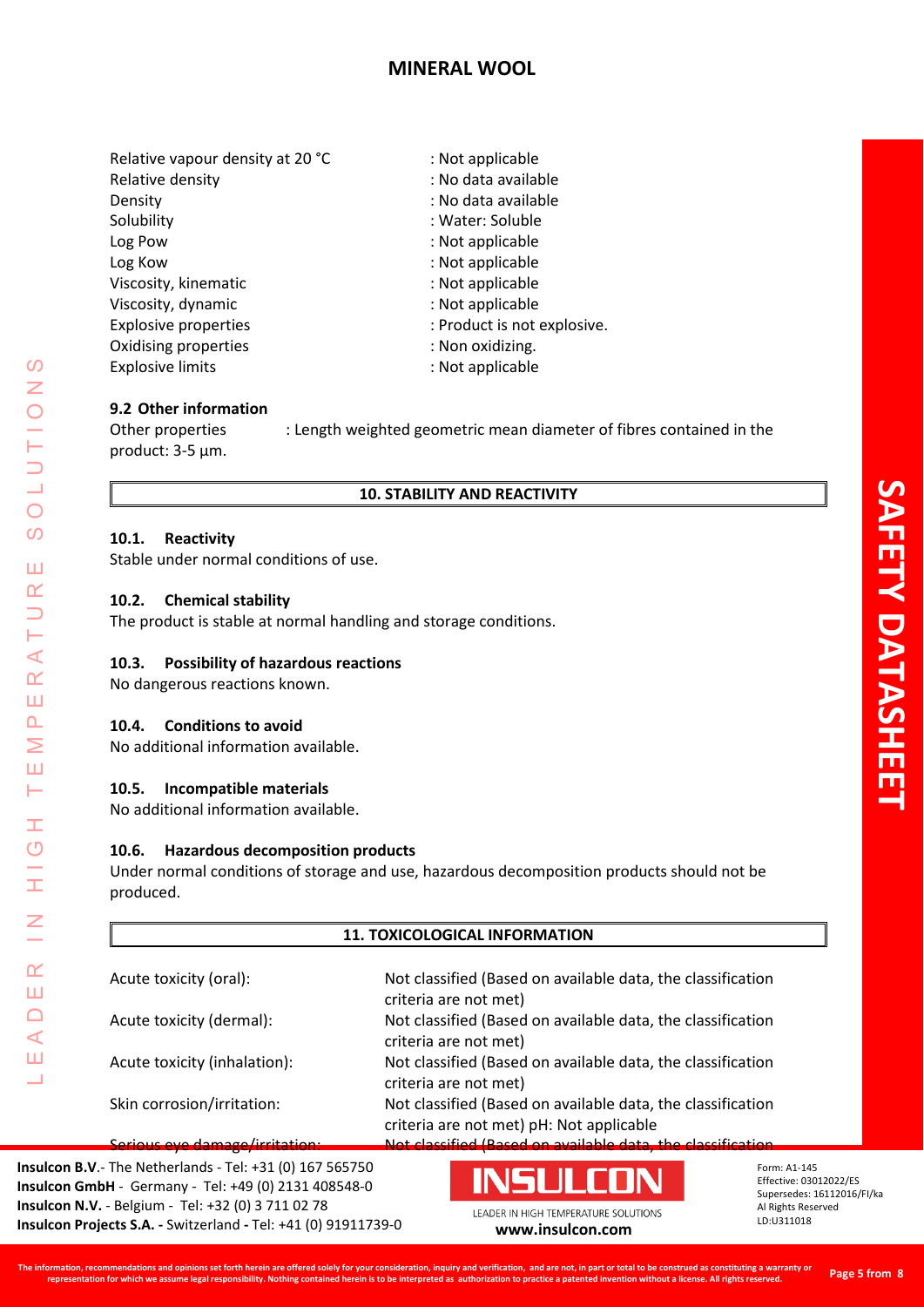# **MINERAL WOOL**

criteria are not met) pH: Not applicable

| Respiratory or skin sensitisation: | Not classified (Based on available data, the classification<br>criteria are not met) |
|------------------------------------|--------------------------------------------------------------------------------------|
| Germ cell mutagenicity:            | Not classified (Based on available data, the classification<br>criteria are not met) |
| Carcinogenicity:                   | Not classified (Based on available data, the classification<br>criteria are not met) |
| Reproductive toxicity:             | Not classified (Based on available data, the classification<br>criteria are not met) |
| STOT-single exposure:              | Not classified (Based on available data, the classification<br>criteria are not met) |
| STOT-repeated exposure:            | Not classified (Based on available data, the classification<br>criteria are not met) |
| Aspiration hazard:                 | Not classified (Not relevant)                                                        |

# **12. ECOLOGICAL INFORMATION**

| 12.1.<br><b>Toxicity</b> |                                                                                                                            |
|--------------------------|----------------------------------------------------------------------------------------------------------------------------|
| Ecology - general        | : The product is not considered harmful to aquatic organisms nor to<br>cause long-term adverse effects in the environment. |
| Acute aquatic toxicity   | : Not classified (Based on available data, the classification criteria are<br>not met)                                     |
| Chronic aquatic toxicity | : Not classified (Based on available data, the classification criteria are<br>not met)                                     |

# **12.2. Persistence and degradability**

Persistence and degradability Not applicable.

# **12.3. Bioaccumulative potential**

| Log Pow                   | Not applicable  |
|---------------------------|-----------------|
| Log Kow                   | Not applicable  |
| Bioaccumulative potential | Not applicable. |

# **12.4. Mobility in soil**

LEADER IN HIGH TEMPERATURE SOLUTIONS

Ŧ  $\overline{O}$ 

İ

 $\alpha$ Ш  $\Box$  $\triangleleft$ Ш Ц

 $\Omega$  $\overline{z}$ 

 $\bigcirc$  $\overline{O}$ 

Ш  $\alpha$  $\Box$ H  $\prec$  $\underline{\alpha}$ Ш  $\Delta$ Σ Ш Н

No additional information available

# **12.5. Results of PBT and vPvB assessment**

This substance/mixture does not meet the PBT criteria of REACH regulation, annex XIII This substance/mixture does not meet the vPvB criteria of REACH regulation, annex XIII Component

Man-made vitreous (silicate) fibres (287922-11-6)

This substance/mixture does not meet the PBT criteria of REACH regulation, annex XIII This substance/mixture does not meet the vPvB criteria of REACH regulation, annex XIII

# **12.6. Other adverse effects**

Other adverse effects : No additional information available.

**Insulcon B.V**.- The Netherlands - Tel: +31 (0) 167 565750 **Insulcon GmbH** - Germany - Tel: +49 (0) 2131 408548-0 **Insulcon N.V.** - Belgium - Tel: +32 (0) 3 711 02 78 **Insulcon Projects S.A. -** Switzerland **-** Tel: +41 (0) 91911739-0 **[www.insulcon.com](http://www.insulcon.com/)**

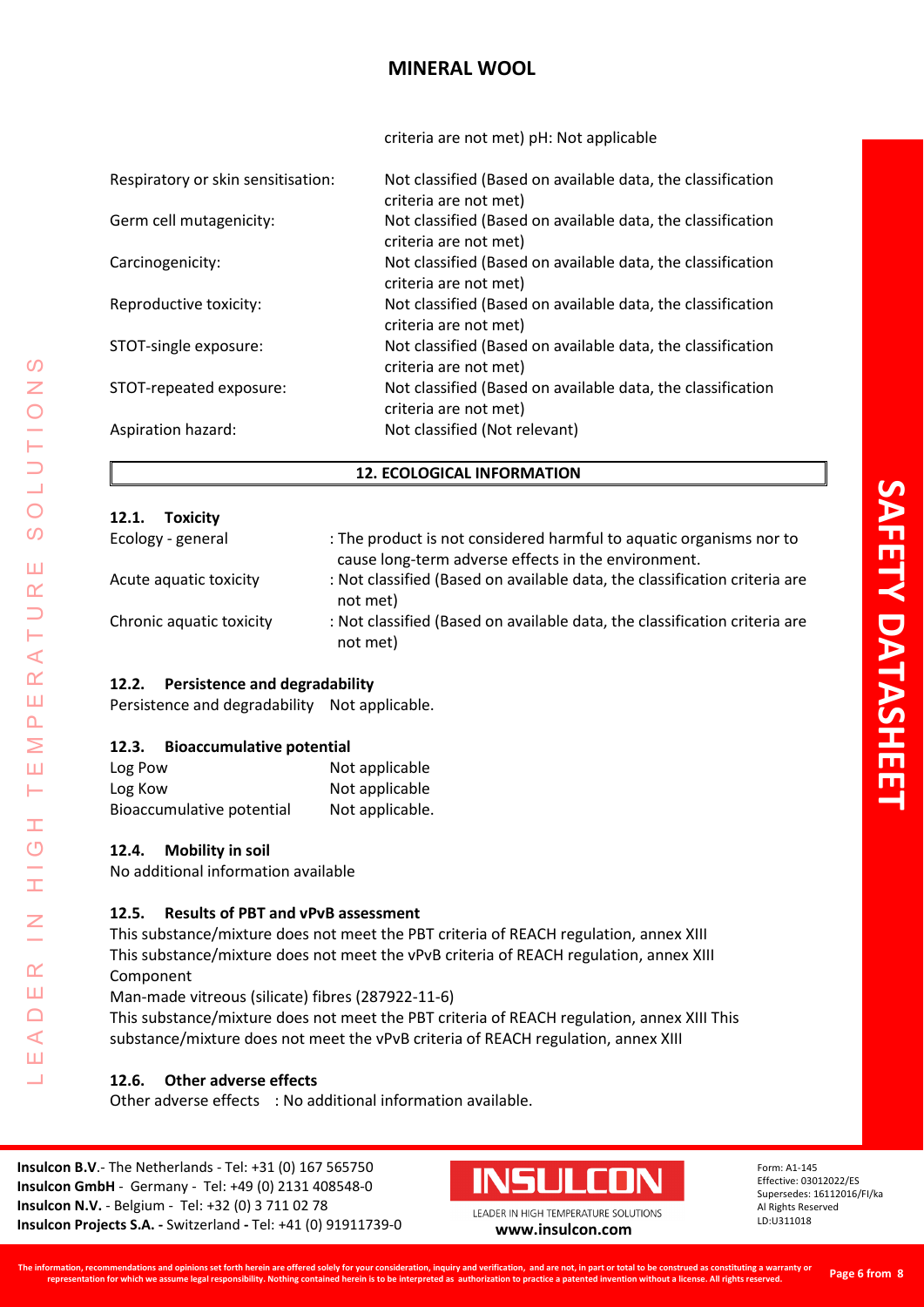# **13. DISPOSAL CONSIDERATIONS**

# **13.1. Waste treatment methods**

Product/Packaging disposal recommendations : Dispose in a safe manner in accordance with local/national regulations.

# **14. TRANSPORT INFORMATION**

| <b>ADR</b>                              | <b>IMDG</b>      | <b>IATA</b>       | <b>AND</b>        | <b>RID</b>       |  |
|-----------------------------------------|------------------|-------------------|-------------------|------------------|--|
| 14.1 UN Number                          |                  |                   |                   |                  |  |
| Not regulated for transport             |                  |                   |                   |                  |  |
| 14.2 UN proper shipping name            |                  |                   |                   |                  |  |
| Not applicable                          | Not applicable   | Not applicable    | Not applicable    | Not applicable   |  |
| 14.3 Transport hazard class(es)         |                  |                   |                   |                  |  |
| Not applicable                          | Not applicable   | Not applicable    | Not applicable    | Not applicable   |  |
| Not applicable                          | Not applicable   | Not applicable    | Not applicable    | Not applicable   |  |
| 14.4 Packing group                      |                  |                   |                   |                  |  |
| Not applicable                          | Not applicable   | Not applicable    | Not applicable    | Not applicable   |  |
| <b>14.5 Environmental hazards</b>       |                  |                   |                   |                  |  |
| Dangerous for                           | Dangerous for    | Dangerous for the | Dangerous for the | Dangerous for    |  |
| the                                     | the environment: | environment: No   | environment: No   | the environment: |  |
| environment: No                         | No Marine        |                   |                   | No               |  |
|                                         | pollutant: No    |                   |                   |                  |  |
| No supplementary information available. |                  |                   |                   |                  |  |

# **14.6 Special precautions for user**

LEADER IN HIGH TEMPERATURE SOLUTIONS

 $\pm$  $\circ$ 

Ŧ

 $\overline{z}$ 

 $\alpha$ Ш  $\Box$  $\triangleleft$ Ш Ц

 $\mathcal{O}$  $\bar{z}$  $\bigcirc$ 

 $\frac{1}{2}$ 

 $\overline{O}$  $\overline{O}$ 

Ш  $\alpha$  $\Box$ Н  $\prec$  $\alpha$ Ш  $\Delta$ Σ Ш Н

| Not applicable |
|----------------|
|                |
| Not applicable |
|                |
| Not applicable |
|                |
| Not applicable |
|                |
| Not applicable |
|                |

**14.7 Transport in bulk according to Annex II of MARPOL 73/78 and the IBC Code** Not applicable.